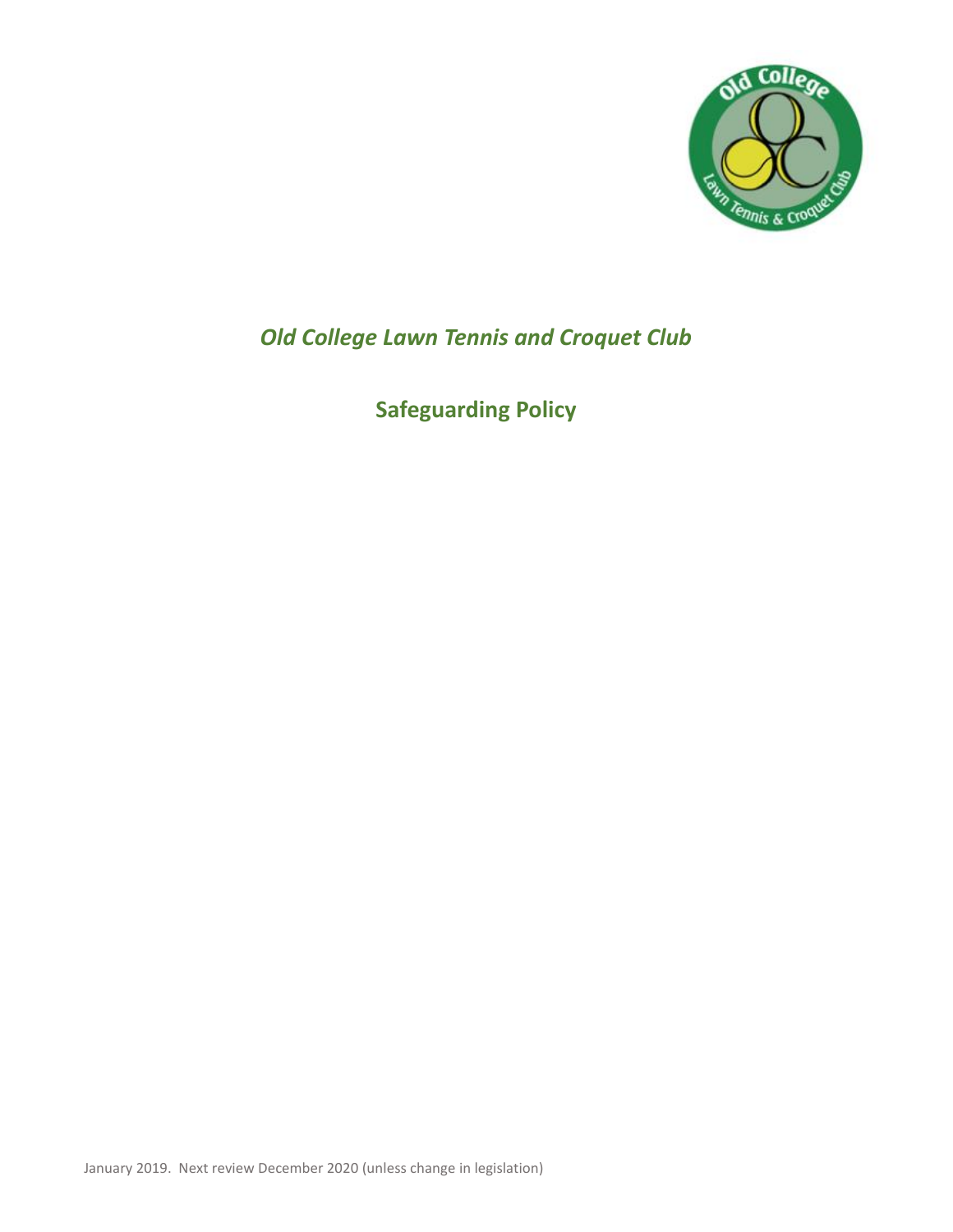## **1. Policy principles**

Old College Lawn Tennis Club is committed to prioritising the well-being of all children and adults at risk, promoting safeguarding in our club at all times, including all programmes and events that we run. Our aim is to minimise risk, deliver a positive sporting experience for everyone, and to respond appropriately to all safeguarding concerns or disclosures.

## **2. Definitions**

**Child:** A person under the age of eighteen years.

**Adult at risk:** A person aged eighteen years or over who is, or may be, in need of community care services by reason of disability, age or illness; and is, or may be, unable to take care of, or unable to protect him or herself against abuse or neglect.

**Safeguarding children:** Protecting children from abuse and neglect, preventing the impairment of children's health or development, ensuring that they grow up in circumstances consistent with the provision of safe and effective care, and taking action to enable all children to have the best life chances.

**Safeguarding adults at risk:** Protecting adults from abuse and/or neglect. Enabling adults to maintain control over their lives and make informed choices without coercion. Empowering adults at risk, consulting them before taking action, unless someone lacks the capacity to make a decision, or their mental health poses a risk to their own or someone else's safety, in which case, always acting in his or her best interests.

*(See Appendix A for full glossary of terms)*.

## **3. Scope and responsibilities**

The Policy and associated Codes of Conduct apply to everyone involved with the club: members, coaches, volunteers, staff. The Policy is in line with national legislation and applicable across the UK.

- The Club Committee has overall accountability for this Policy and its implementation.
- The Club Welfare Officer, *Emma Michell*, is responsible for updating this Policy in line with legislative and club developments.
- All coaching staff, the Club Welfare Officer, and any others with responsibility for children or adults at risk at Old College must have a current Disclosure and Barring Service check and Safeguarding training.

#### **Safeguarding is everyone's responsibility. Not responding to a safeguarding concern is not an option**

- The individual who is told about, hears, or is made aware of the concern/disclosure is responsible for reporting it. Unless someone is in immediate danger, they should inform the club Welfare Officer.
- The Club Welfare Officer is responsible for reporting safeguarding concerns to the LTA Safeguarding Team.
- The LTA Safeguarding Team is responsible for assessing all safeguarding concern/disclosures that are reported to them and working with the club Welfare Officer and National Safeguarding Leads to follow up as appropriate on a case-by-case basis, prioritising the well-being of the child/ adult at risk at all times. Dependent on the concern/disclosure, a referral may be made to:
	- The police in an emergency (999);
	- Surrey Local Authority Children's Services: *0300 470 9100 (9am-5pm), 01483 517898 (out of hours)*
	- Surrey Local Authority Adult Services: *0300 200 1005*
	- LTA Designated Officer (for concerns/disclosures about a, coach, official or volunteer)*: 0208 487 7000*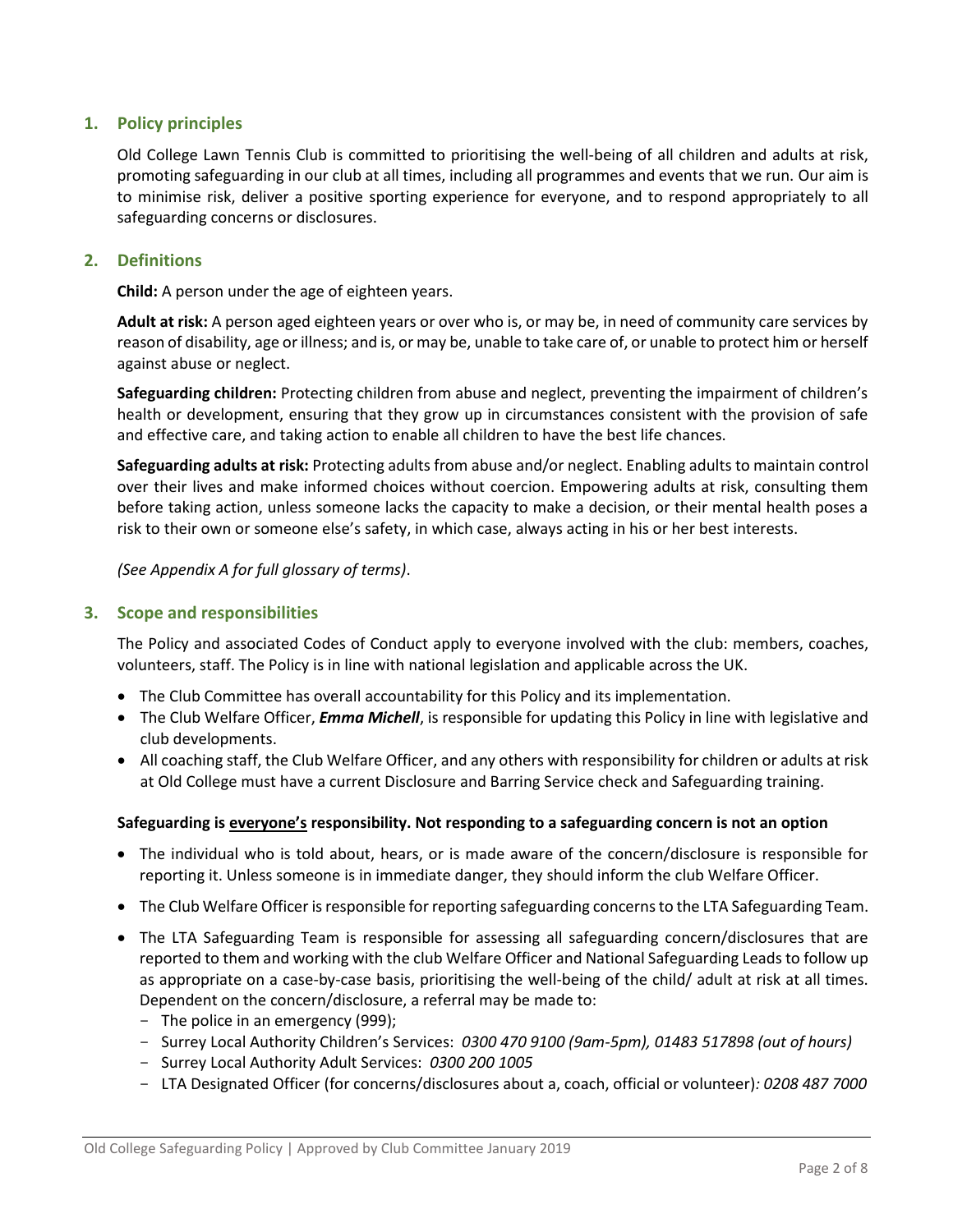## **4. How to raise a concern about a child or adult at risk at the club**

#### **4.1 Whistleblowing**

In the context of safeguarding, 'whistle-blowing' is when someone raises a concern about the well-being of a child or an adult at risk.

A whistle-blower may be: a club member; a coach; a parent; a volunteer; other member of staff; a visiting player; a member of the public.

Safeguarding children and adults at risk requires everyone to maintain the highest possible standards of openness, integrity and accountability. As a club, we are committed to encouraging and maintaining a culture where people feel able to raise a genuine safeguarding concern and are confident that it will be taken seriously.

The club will not tolerate any harassment, victimisation or unfair treatment of whistle-blowers, and will take appropriate action to protect them when they raise a concern in good faith.

#### **4.2 Reporting a concern**

If a child or an adult at risk is in immediate danger or risk of harm, you should:

- 1. Contact the police by calling 999.
- 2. Inform the Club Welfare Officer

If there is no immediate danger or risk of harm you should report any concern about the welfare of a child or adult at risk to the Club Welfare Officer. The Club Welfare Officer will pass the details of the concern on to the LTA Safeguarding Team, and the relevant local authority and the police will be contacted, where appropriate.

If you are worried that a child is being abused outside the tennis environment (e.g. at home, school or in the community) but the concern is identified through the child's involvement in tennis, you should follow the same procedure.

If you do not feel comfortable raising a concern with the Club Welfare Officer, you should contact the LTA Safeguarding Team directly on 020 8487 7000, the Local Authority Designated Officer (LADO) or the NSPCC on 0808 800 5000.

The current Club Welfare Officer is **Emma Michel**: *07907803472, [emmamichell@ymail.com](mailto:emmamichell@ymail.com)*

#### **4.3 Information to include:**

You should provide as much information as possible regarding the incident or circumstance which has given rise to the concern, including:

- Your name and contact details (unless you wish to remain anonymous);
- Names of individuals involved;
- Date, time and location of incident/circumstance; and
- Whether any witnesses were present.

#### **4.3 What to do if a disclosure from a child or adult at risk is made to you:**

- **Listen** carefully and calmly to the individual
- **Reassure** them that they have done the right thing and what they have told you is very important
- **Avoid questioning** where possible, and never ask leading questions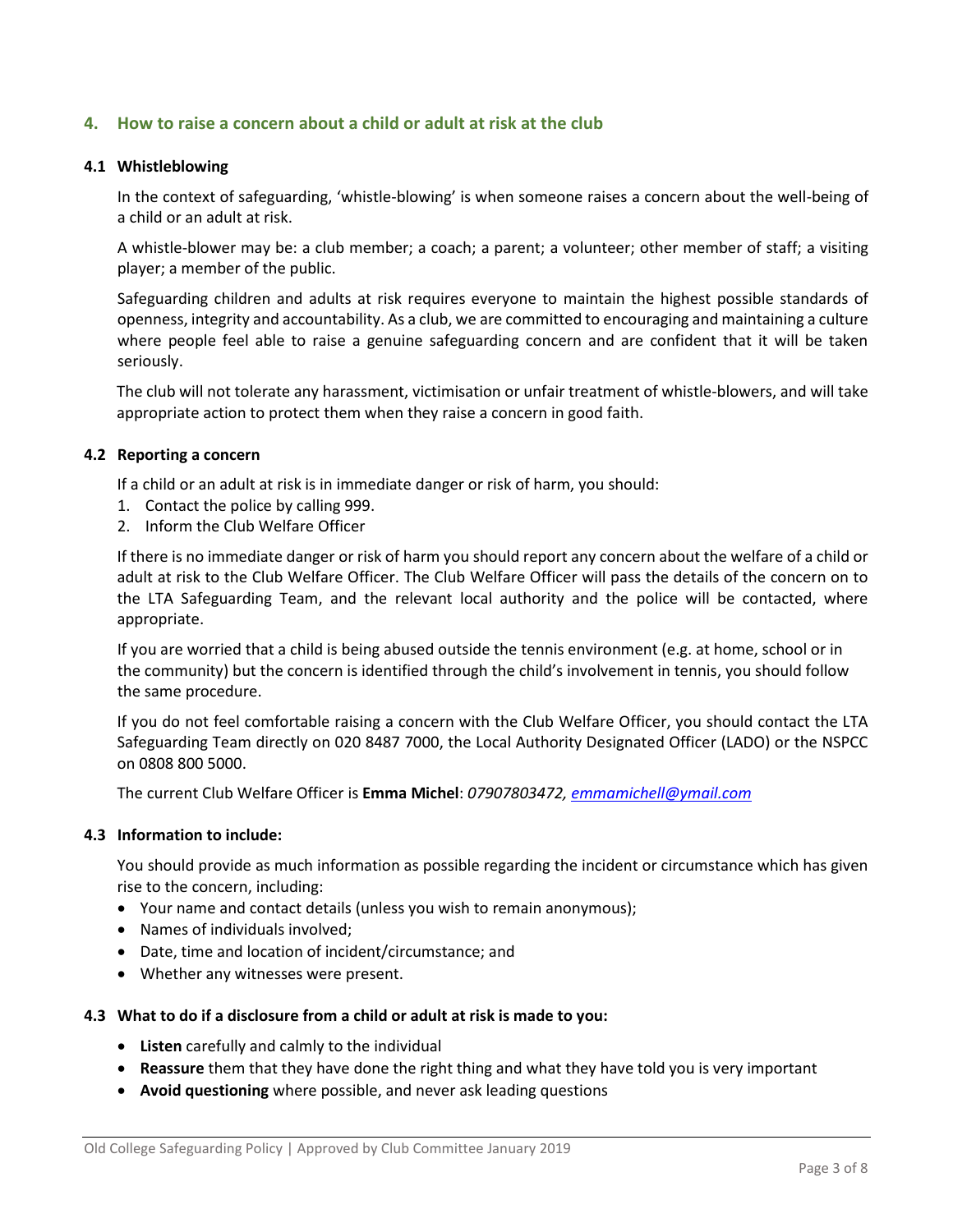- **Do not promise secrecy**. Let them know that you will need to speak to the Welfare Officer/LTA Safeguarding Team, and the police or social care if appropriate, because it is in their best interest.
- **Report the concern** (as described in 4.2). Do not let doubt/personal bias prevent you from reporting the allegation.

#### **4.5 What happens next?**

The club will take seriously all concerns raised by a whistle-blower about the well-being of a child or an adult at risk. Every effort will be made to deal with each concern fairly, quickly and proportionately.

If you not believe that the concern has been dealt with appropriately and you wish to speak to someone outside the Club or the LTA Safeguarding Team, you should contact the NSPCC Whistleblowing advice line (0800 028 0285, [help@nspcc.org.uk\)](mailto:help@nspcc.org.uk).

#### **5. Breaches of the Policy**

Breaches of this Policy and/or failure to comply with the outlined responsibilities may result in the following:

- Suspension of membership or exclusion from the club
- Termination of current and future roles within the club, and roles in other clubs and the LTA*.*

Actions taken by members, parents or carers, staff, volunteers, officials, coaches inside or outside of the club that are seen to contradict this Policy may be considered a violation of this Policy.

Appeals to a safeguarding decision may be made, in writing, to the Club Executive Secretary and Chair and will be heard by a sub-group of delegated by the Club Committee, to include the Chair and Executive Secretary.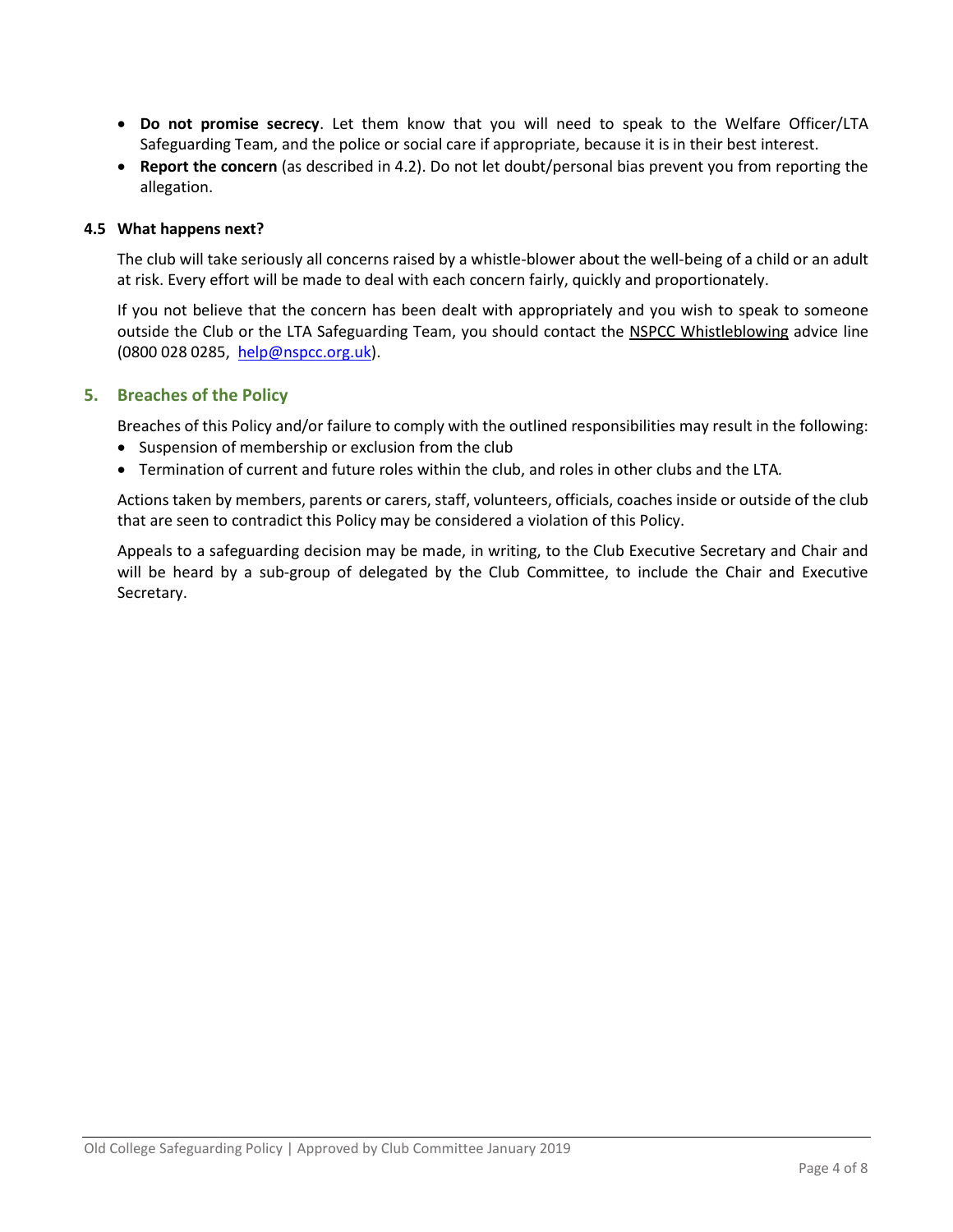## **Appendix 1: Codes of Conduct**

#### **All coaching staff, volunteers and members agree to:**

- Prioritise the well-being of all children and adults at risk at all times
- Treat all children and adults at risk fairly and with respect
- Be a positive role model. Act with integrity, even when no one is looking
- Help to create a safe and inclusive environment both on and off court
- Not allow any rough or dangerous behaviour, bullying or the use of bad or inappropriate language
- Report all allegations of abuse or poor practice to the club Welfare Officer
- Not use any sanctions that humiliate or harm a child or adult at risk
- Value and celebrate diversity and make all reasonable efforts to meet individual needs
- Coaches to keep clear boundaries between professional and personal life, including on social media
- Have the relevant consent from parents/carers, children and adults before taking or using photos and videos
- Refrain from making physical contact with children or adults unless it is necessary as part of an emergency or congratulatory (e.g. handshake / high five)
- Refrain from smoking and consuming alcohol during coaching sessions
- Ensure roles and responsibilities are clearly outlined and everyone has the required information and training
- Avoid being alone with a child or adult at risk unless there are exceptional circumstances. Coaches to always make sure there is another adult present at the end of coaching sessions.
- Refrain from transporting children or adults at risk, unless this is required as part of a club activity (e.g. away match) and there is another adult in the vehicle
- Not abuse, neglect, harm or discriminate against anyone; or act in a way that may be interpreted as such
- Not have a relationship with anyone under 18 for whom they are coaching or responsible for

#### **All children agree to:**

- Be friendly, supportive and welcoming to other children and adults
- Play fairly and honestly
- Respect coaches, volunteers and club staff, and accept their decisions
- Take care of your equipment and club property
- Respect the rights, dignity and worth of all participants regardless of age, gender, ability, race, culture, religion or sexual identity
- Not use bad, inappropriate or racist language, including on social media
- Not bully, intimidate or harass anyone, including on social media
- Not smoke, drink alcohol or drugs of any kind on club premises or whilst representing the club at competitions or events
- Talk to the club Welfare Officer about any concerns or worries they have about themselves or others

#### **All parents and carers agree to:**

- Positively reinforce your child and show an interest in their tennis
- Use appropriate language at all times
- Be realistic and supportive
- Never ridicule or admonish a child for making a mistake or losing a match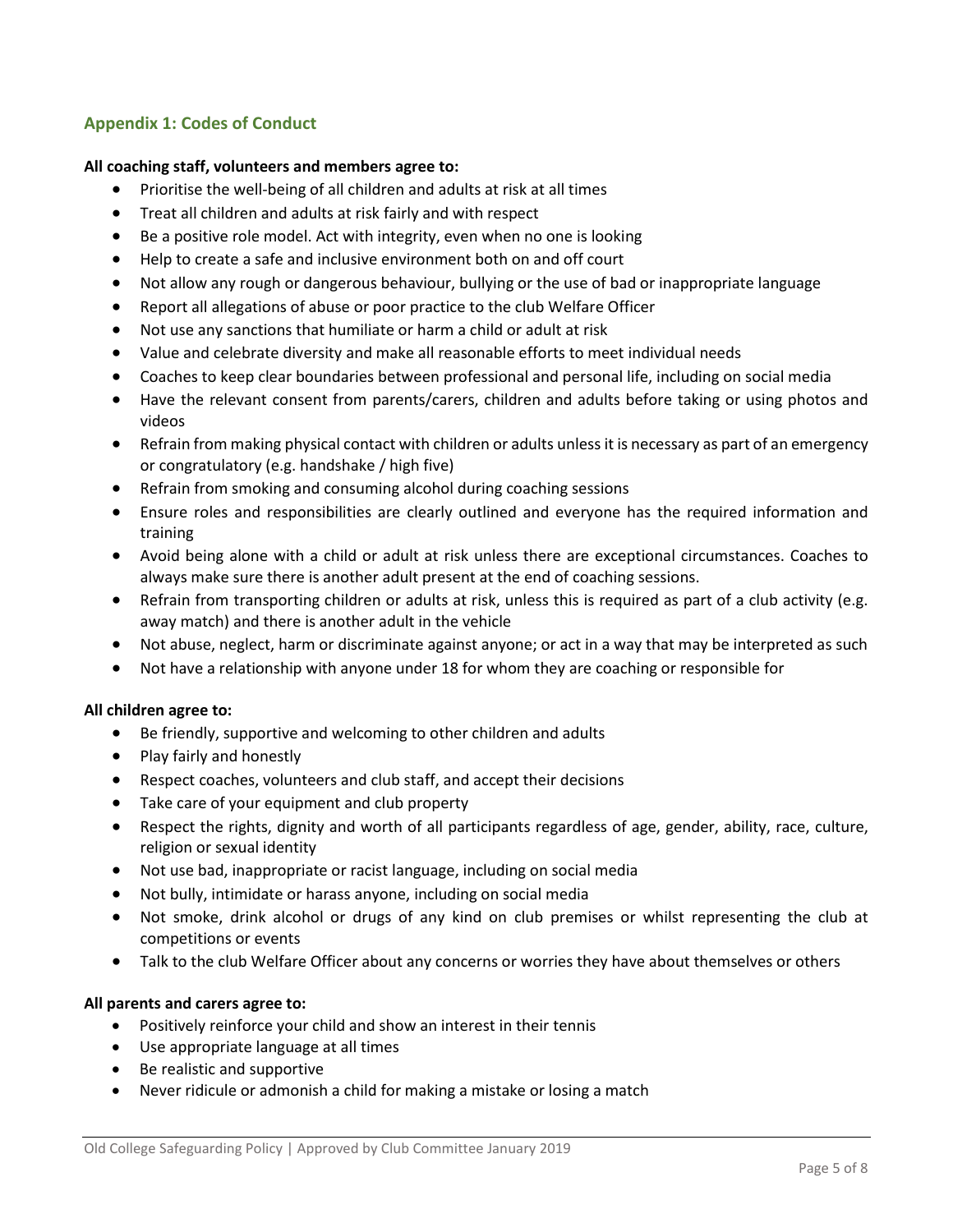- Treat all children, adults, volunteers, coaches, officials and members of staff with respect
- Behave responsibly at the venue; do not embarrass your child
- Accept the official's decisions and do not go on court or interfere with matches
- Encourage your child to play by the rules, and teach them that they can only do their best
- Deliver and collect your child punctually from the venue
- Ensure your child has appropriate clothing for the weather conditions
- Ensure that your child understands their code of conduct
- Adhere to your venue's safeguarding policy, diversity and inclusion policy, rules and regulations
- Provide emergency contact details and any relevant information about your child including medical history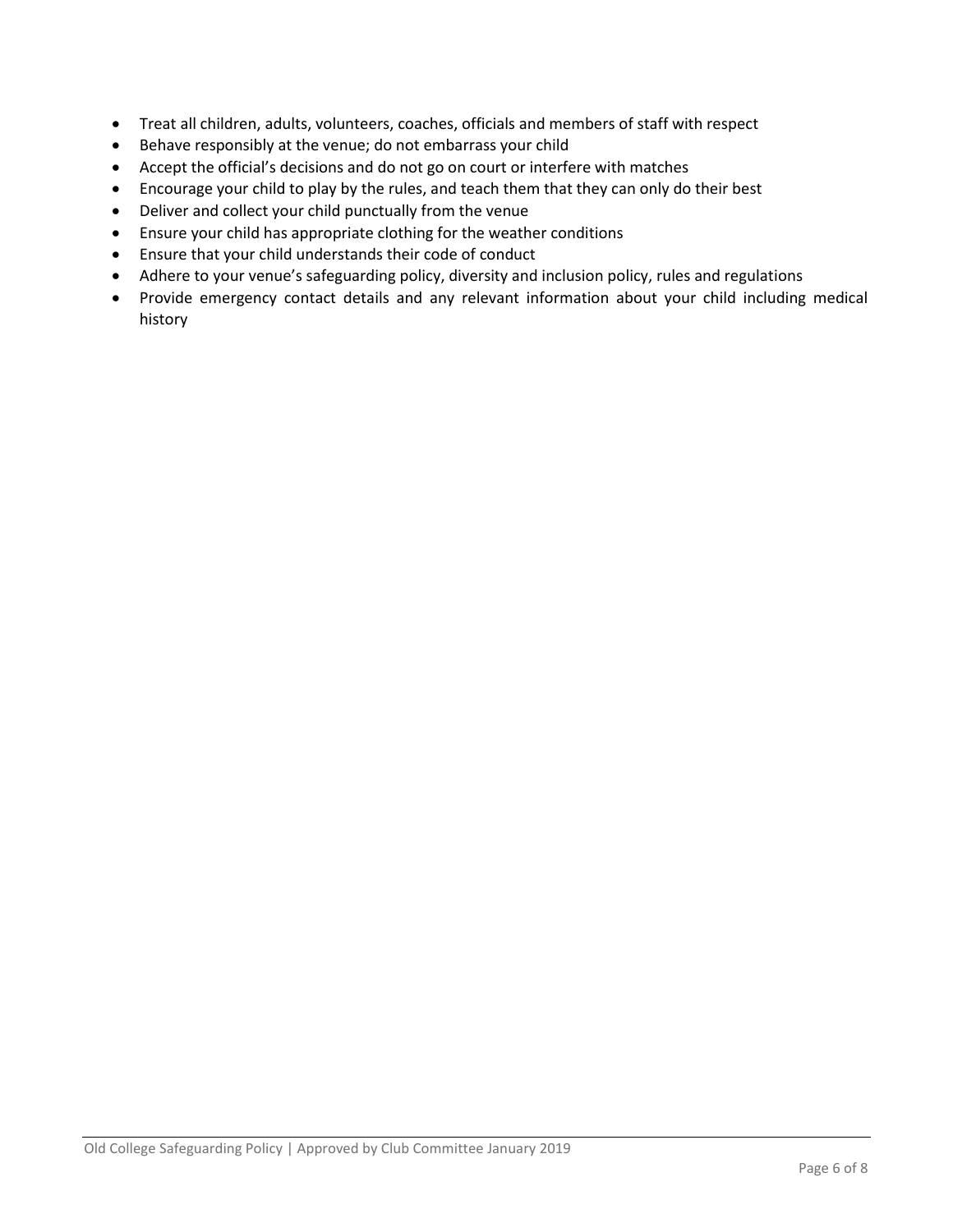## **Appendix 2: Glossary of Terms**

**Safeguarding:** protecting **children** from abuse and neglect, preventing the impairment of children's health or development, ensuring that children are growing up in circumstances consistent with the provision of safe and effective care, and taking action to enable all children to have the best life chances. Enabling **adults at risk** to achieve the outcomes that matter to them in their life; protecting their right to live in safety, free from abuse and neglect. Empowering and supporting them to make choices, stay safe and raise any concerns. Beginning with the assumption that an individual is best-placed to make decisions about their own wellbeing, taking proportional action on their behalf only if someone lacks the capacity to make a decision, they are exposed to a life-threatening risk, someone else may be at risk of harm, or a criminal offence has been committed or is likely to be committed.

## **Types of Abuse**

**Physical abuse:** A form of abuse which may involve hitting, shaking, throwing, poisoning, burning or scalding, drowning, suffocating or otherwise causing physical harm to a child or adult at risk. Physical harm may also be caused when a parent or carer fabricates the symptoms of, or deliberately induces illness

**Sexual abuse:** Involves forcing or enticing a child or young person to take part in abuse sexual activities, not necessarily involving a high level of violence, whether or not the child is aware of what is happening. The activities may involve physical contact, including assault by penetration (for example, rape or oral sex) or non-penetrative acts such as masturbation, kissing, rubbing and touching outside of clothing. They may also include non-contact activities, such as involving children in looking at, or in the production of, sexual images, watching sexual activities, encouraging children to behave in sexually inappropriate ways, or grooming a child in preparation for abuse (including via the internet). Sexual abuse is not solely perpetrated by adult males. Women can also commit acts of sexual abuse, as can other children

**Emotional abuse:** The persistent emotional maltreatment of a child or adult at risk such as to cause severe and persistent adverse effects on their emotional development. It may involve conveying to a child/ adult at risk that they are worthless or unloved, inadequate, or valued only insofar as they meet the needs of another person; not giving them opportunities to express their views; deliberately silencing them or 'making fun' of what they say or how they communicate. It may feature age or developmentally inappropriate expectations being imposed, including interactions that are beyond a child or adult at risk's developmental capability, as well as overprotection and limitation of exploration and learning, or preventing them participating in normal social interaction. It may involve seeing or hearing the ill-treatment of another. It may involve serious bullying (including cyber bullying), causing a child or adult at risk to feel frightened or in danger, or the exploitation or corruption of children. Some level of emotional abuse is involved in all types of maltreatment of a child, though it may occur alone.

**Neglect:** The persistent failure to meet a child/ adult at risk's basic physical and/or psychological needs, likely to result in the serious impairment of their health or development. It may involve a parent or carer failing to:

- provide adequate food, clothing and shelter (including exclusion from home or abandonment);
- protect a child/ adult at risk from physical and emotional harm or danger;
- ensure adequate supervision (including the use of inadequate care-givers); or
- ensure access to appropriate medical care or treatment.

It may also include neglect of, or unresponsiveness to, a child's or adult at risk's basic emotional needs. Neglect may occur during pregnancy as a result of maternal substance abuse.